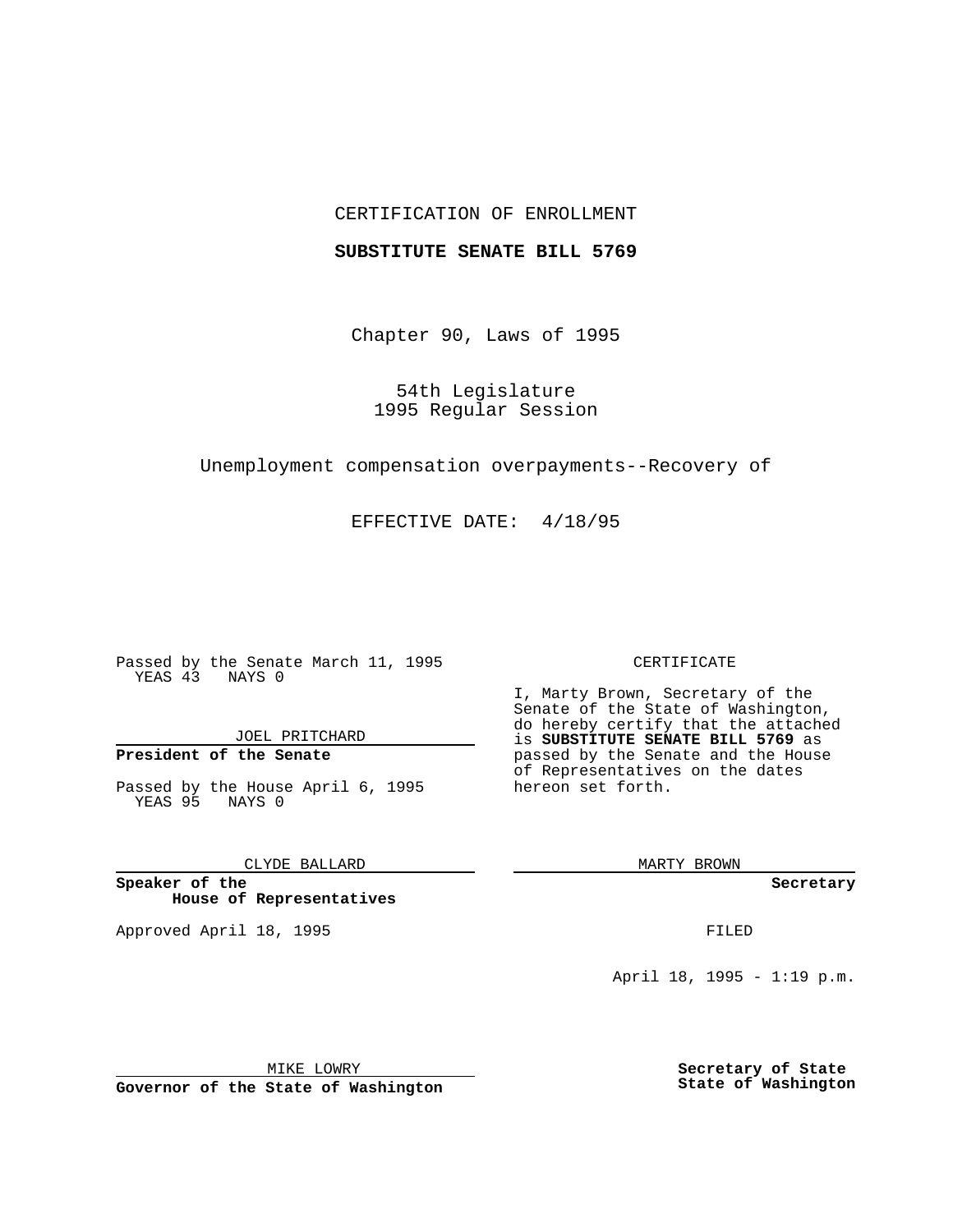## **SUBSTITUTE SENATE BILL 5769** \_\_\_\_\_\_\_\_\_\_\_\_\_\_\_\_\_\_\_\_\_\_\_\_\_\_\_\_\_\_\_\_\_\_\_\_\_\_\_\_\_\_\_\_\_\_\_

\_\_\_\_\_\_\_\_\_\_\_\_\_\_\_\_\_\_\_\_\_\_\_\_\_\_\_\_\_\_\_\_\_\_\_\_\_\_\_\_\_\_\_\_\_\_\_

Passed Legislature - 1995 Regular Session

### **State of Washington 54th Legislature 1995 Regular Session**

**By** Senate Committee on Labor, Commerce & Trade (originally sponsored by Senator Deccio; by request of Employment Security Department)

Read first time 02/23/95.

1 AN ACT Relating to recovery of unemployment insurance overpayments; 2 amending RCW 50.20.190; creating new sections; and declaring an 3 emergency.

4 BE IT ENACTED BY THE LEGISLATURE OF THE STATE OF WASHINGTON:

5 **Sec. 1.** RCW 50.20.190 and 1993 c 483 s 13 are each amended to read 6 as follows:

 (1) An individual who is paid any amount as benefits under this title to which he or she is not entitled shall, unless otherwise relieved pursuant to this section, be liable for repayment of the amount overpaid. The department shall issue an overpayment assessment setting forth the reasons for and the amount of the overpayment. The amount assessed, to the extent not collected, may be deducted from any future benefits payable to the individual: PROVIDED, That in the 14 absence of a back pay award, a settlement affecting the allowance of benefits, fraud, misrepresentation, or willful nondisclosure, every determination of liability shall be mailed or personally served not 17 later than two years after the close of or final payment made on the 18 individual's applicable benefit year  $((\text{in}))$  for which the purported 19 overpayment was made, whichever is later, unless the merits of the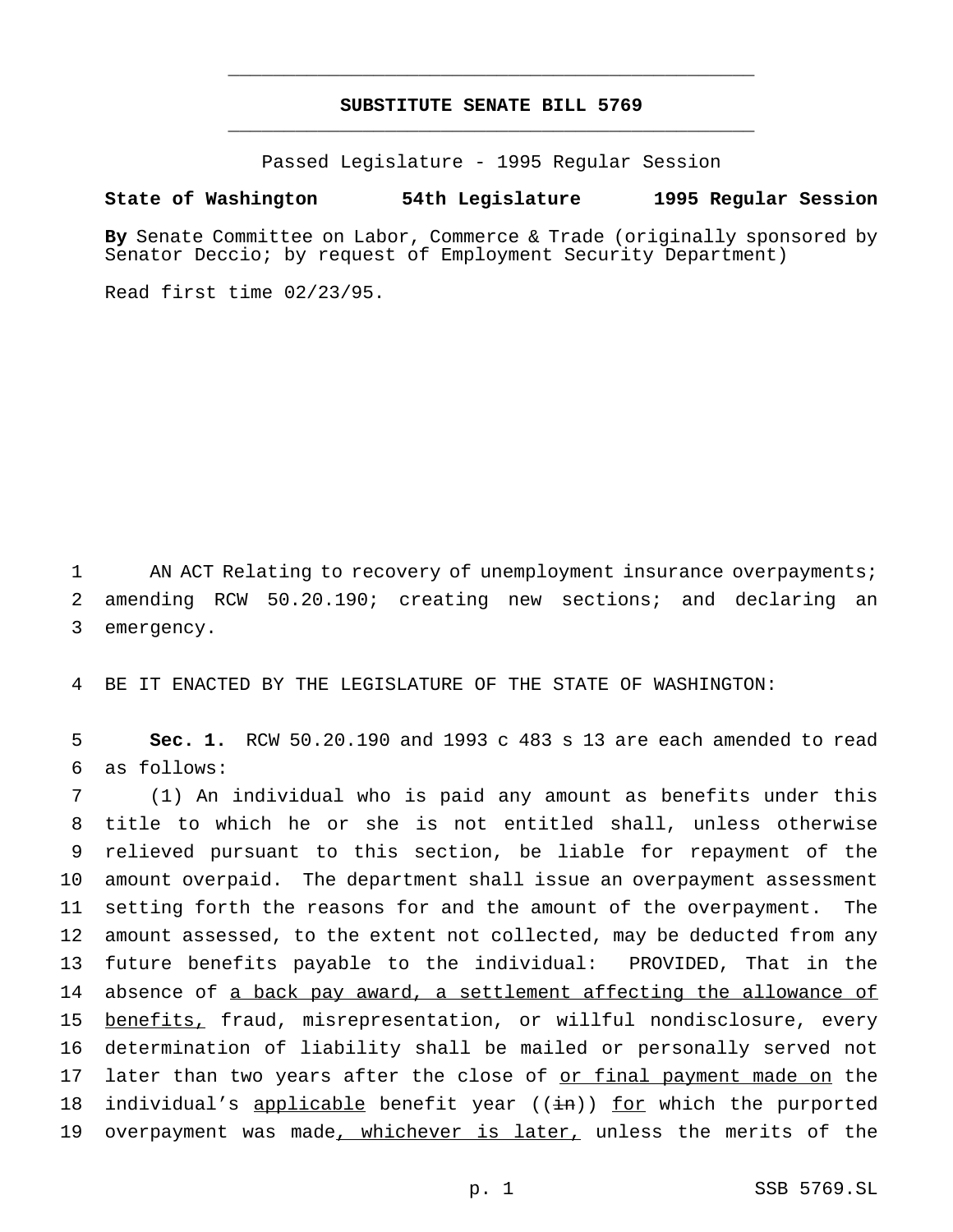claim are subjected to administrative or judicial review in which event the period for serving the determination of liability shall be extended to allow service of the determination of liability during the six-month period following the final decision affecting the claim.

 (2) The commissioner may waive an overpayment if the commissioner finds that said overpayment was not the result of fraud, misrepresentation, willful nondisclosure, or fault attributable to the individual and that the recovery thereof would be against equity and good conscience: PROVIDED, HOWEVER, That the overpayment so waived shall be charged against the individual's applicable entitlement for the eligibility period containing the weeks to which the overpayment was attributed as though such benefits had been properly paid.

 (3) Any assessment herein provided shall constitute a determination of liability from which an appeal may be had in the same manner and to the same extent as provided for appeals relating to determinations in respect to claims for benefits: PROVIDED, That an appeal from any determination covering overpayment only shall be deemed to be an appeal from the determination which was the basis for establishing the overpayment unless the merits involved in the issue set forth in such determination have already been heard and passed upon by the appeal tribunal. If no such appeal is taken to the appeal tribunal by the individual within thirty days of the delivery of the notice of determination of liability, or within thirty days of the mailing of the notice of determination, whichever is the earlier, said determination of liability shall be deemed conclusive and final. Whenever any such notice of determination of liability becomes conclusive and final, the commissioner, upon giving at least twenty days notice by certified mail return receipt requested to the individual's last known address of the intended action, may file with the superior court clerk of any county within the state a warrant in the amount of the notice of determination of liability plus a filing fee of five dollars. The clerk of the county where the warrant is filed shall immediately designate a superior court cause number for the warrant, and the clerk shall cause to be entered in the judgment docket under the superior court cause number assigned to the warrant, the name of the person(s) mentioned in the warrant, the amount of the notice of determination of liability, and the date when the warrant was filed. The amount of the warrant as docketed shall become a lien upon the title to, and any interest in, all real and personal property of the person(s) against whom the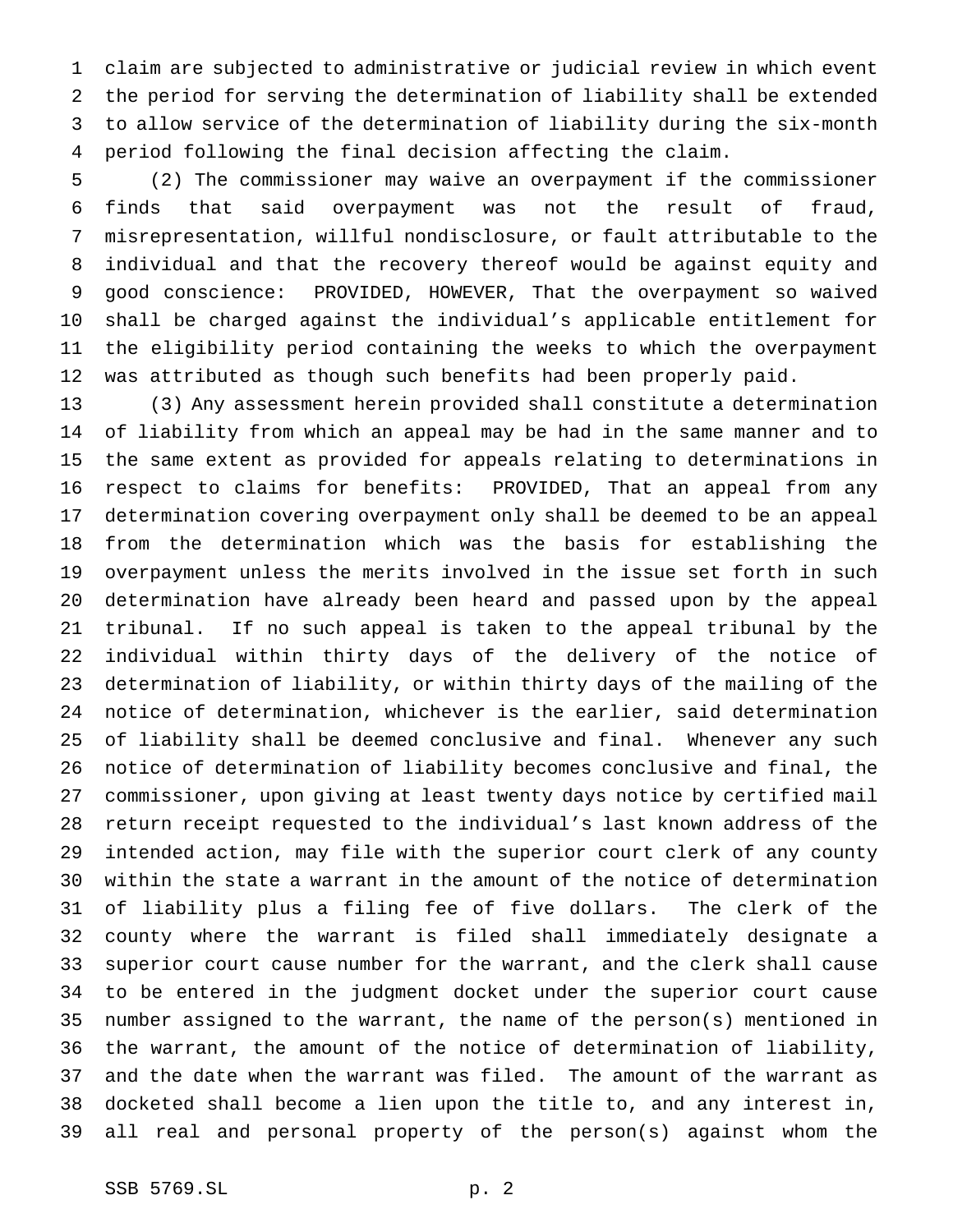warrant is issued, the same as a judgment in a civil case duly docketed in the office of such clerk. A warrant so docketed shall be sufficient to support the issuance of writs of execution and writs of garnishment in favor of the state in the manner provided by law for a civil judgment. A copy of the warrant shall be mailed to the person(s) mentioned in the warrant by certified mail to the person's last known address within five days of its filing with the clerk.

 (4) On request of any agency which administers an employment security law of another state, the United States, or a foreign government and which has found in accordance with the provisions of such law that a claimant is liable to repay benefits received under such law, the commissioner may collect the amount of such benefits from the claimant to be refunded to the agency. In any case in which under this section a claimant is liable to repay any amount to the agency of another state, the United States, or a foreign government, such amounts may be collected without interest by civil action in the name of the commissioner acting as agent for such agency if the other state, the United States, or the foreign government extends such collection rights to the employment security department of the state of Washington, and provided that the court costs be paid by the governmental agency benefiting from such collection.

 (5) Any employer who is a party to a back pay award or settlement due to loss of wages shall, within thirty days of the award or settlement, report to the department the amount of the award or settlement, the name and social security number of the recipient of the award or settlement, and the period for which it is awarded. When an individual has been awarded or receives back pay, for benefit purposes the amount of the back pay shall constitute wages paid in the period for which it was awarded. For contribution purposes, the back pay award or settlement shall constitute wages paid in the period in which it was actually paid. The following requirements shall also apply:

 (a) The employer shall reduce the amount of the back pay award or settlement by an amount determined by the department based upon the amount of unemployment benefits received by the recipient of the award or settlement during the period for which the back pay award or settlement was awarded;

 (b) The employer shall pay to the unemployment compensation fund, in a manner specified by the commissioner, an amount equal to the amount of such reduction;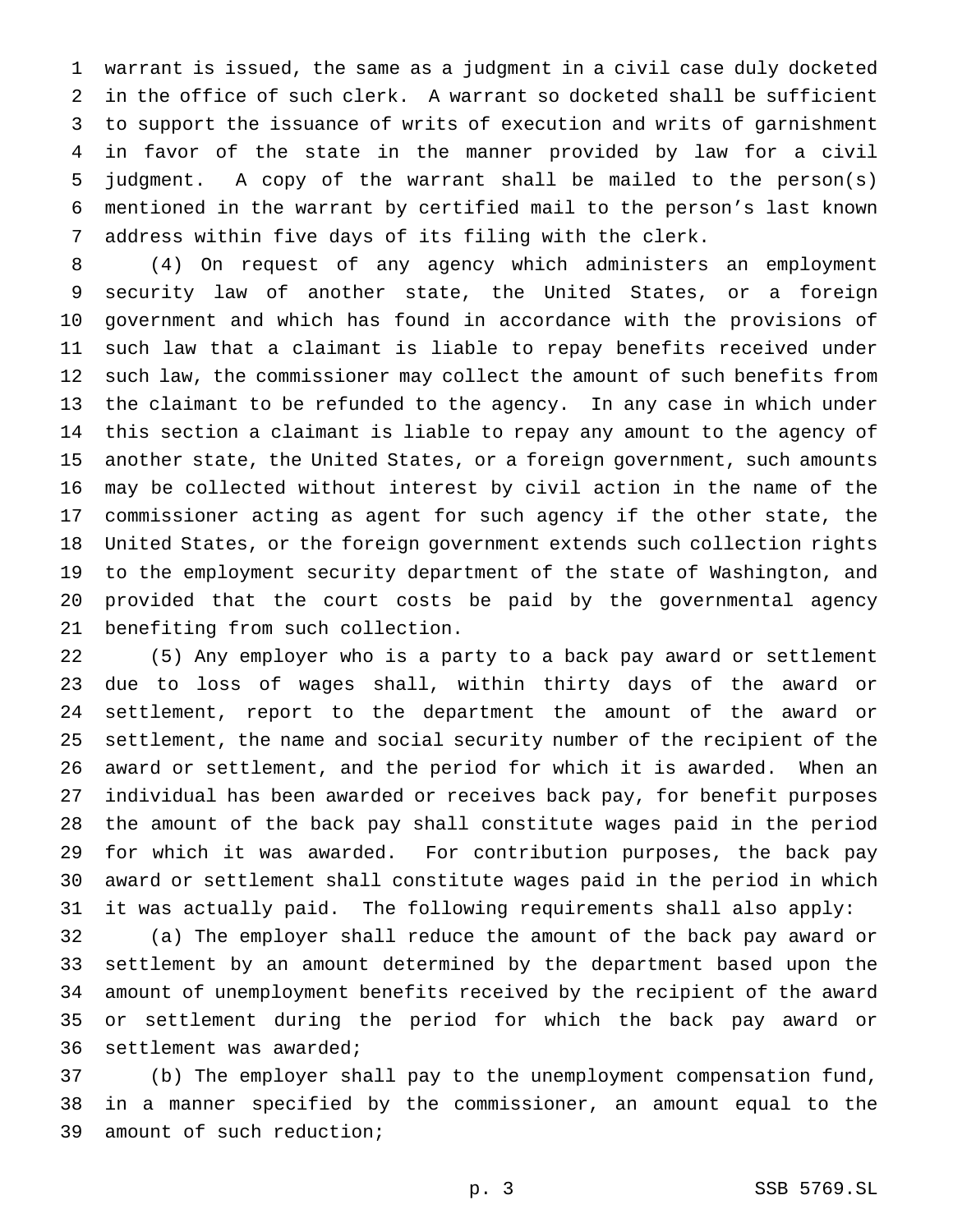(c) The employer shall also pay to the department any taxes due for unemployment insurance purposes on the entire amount of the back pay award or settlement notwithstanding any reduction made pursuant to (a) of this subsection;

 (d) If the employer fails to reduce the amount of the back pay award or settlement as required in (a) of this subsection, the department shall issue an overpayment assessment against the recipient of the award or settlement in the amount that the back pay award or 9 settlement should have been reduced; and

 (e) If the employer fails to pay to the department an amount equal to the reduction as required in (b) of this subsection, the department shall issue an assessment of liability against the employer which shall be collected pursuant to the procedures for collection of assessments provided herein and in RCW 50.24.110.

 (6) When an individual fails to repay an overpayment assessment that is due and fails to arrange for satisfactory repayment terms, the commissioner shall impose an interest penalty of one percent per month of the outstanding balance. Interest shall accrue immediately on overpayments assessed pursuant to RCW 50.20.070 and shall be imposed when the assessment becomes final. For any other overpayment, interest shall accrue when the individual has missed two or more of their monthly payments either partially or in full. The interest penalty shall be used to fund detection and recovery of overpayment and collection activities.

 NEW SECTION. **Sec. 2.** If any part of this act is found to be in conflict with federal requirements that are a prescribed condition to the allocation of federal funds to the state or the eligibility of employers in this state for federal unemployment tax credits, the conflicting part of this act is hereby declared to be inoperative solely to the extent of the conflict, and such finding or determination shall not affect the operation of the remainder of this act. The rules under this act shall meet federal requirements that are a necessary condition to the receipt of federal funds by the state or the granting of federal unemployment tax credits to employers in this state.

 NEW SECTION. **Sec. 3.** This act applies to job separations occurring after July 1, 1995.

## SSB 5769.SL p. 4